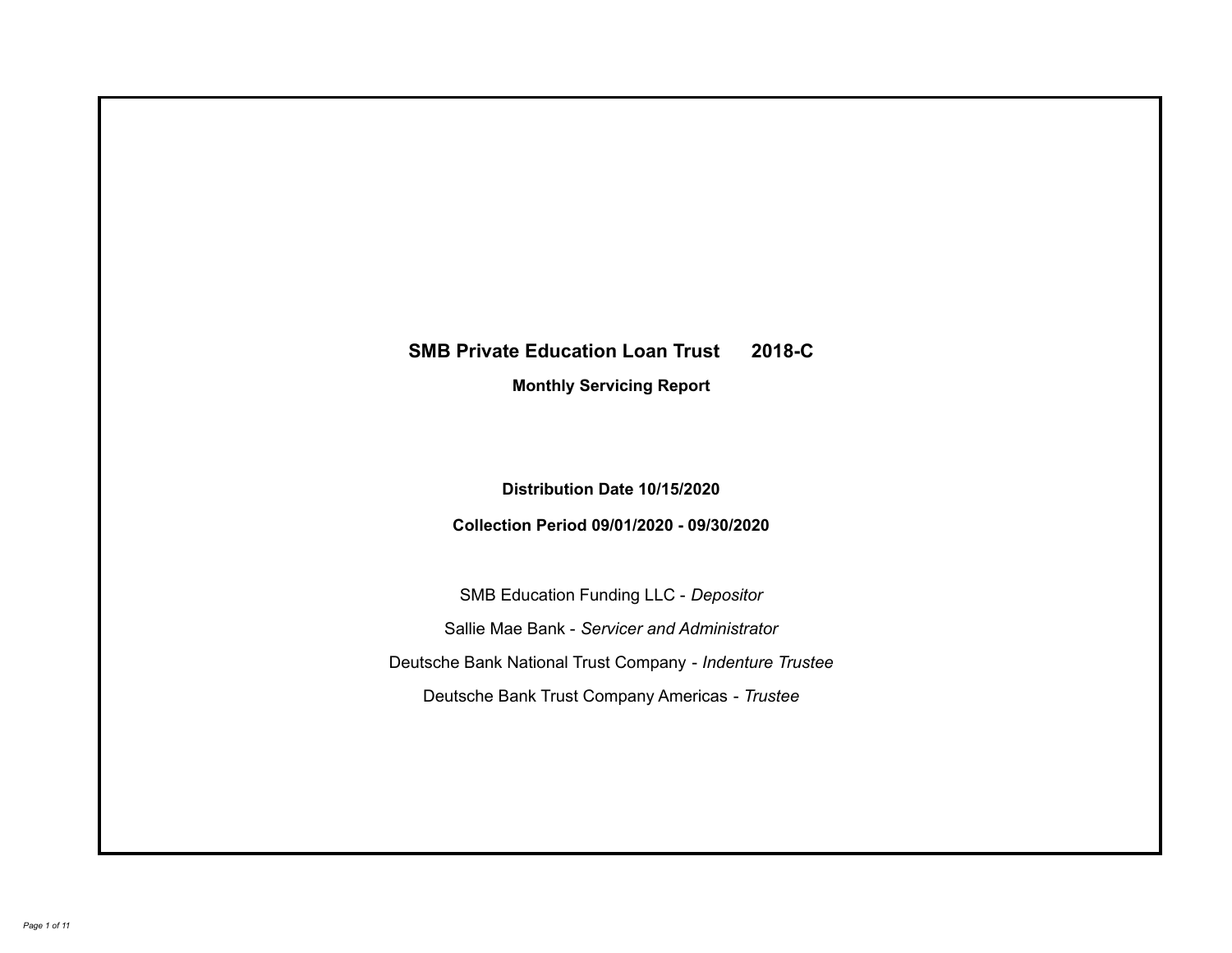| А | <b>Student Loan Portfolio Characteristics</b>                  | <b>Settlement Date</b><br>09/19/2018 | 08/31/2020            | 09/30/2020            |
|---|----------------------------------------------------------------|--------------------------------------|-----------------------|-----------------------|
|   | <b>Principal Balance</b>                                       | \$557,492,029.76                     | \$418,312,247.78      | \$412,334,132.37      |
|   | Interest to be Capitalized Balance                             | 38,025,828.51                        | 28,922,755.09         | 29,503,584.62         |
|   | Pool Balance                                                   | \$595,517,858.27                     | \$447,235,002.87      | \$441,837,716.99      |
|   | Weighted Average Coupon (WAC)                                  |                                      |                       |                       |
|   | WAC1 (Contractual Interest Rate on the Loan)                   | 9.74%                                | 8.65%                 | 8.65%                 |
|   | WAC2 (Average of Applicable Interest Rate)                     | 9.70%                                | 8.37%                 | 8.38%                 |
|   | WAC3 (Average of Actual Interest Rate)                         | 9.62%                                | 8.29%                 | 8.30%                 |
|   | Weighted Average Remaining Term                                | 137.72                               | 130.87                | 131.64                |
|   | Number of Loans                                                | 48,318                               | 36,667                | 36,180                |
|   | Number of Borrowers                                            | 46,914                               | 35,684                | 35,213                |
|   | Pool Factor<br>Since Issued Total Constant Prepayment Rate (1) |                                      | 0.751001833<br>12.22% | 0.741938652<br>12.15% |
|   |                                                                |                                      |                       |                       |
| B | <b>Debt Securities</b><br><b>Cusip/Isin</b>                    | 09/15/2020                           |                       | 10/15/2020            |
|   | A <sub>2</sub> A<br>78449QAB3                                  | \$199,701,634.17                     |                       | \$195,143,256.93      |
|   | A <sub>2</sub> B<br>78449QAC1                                  | \$98,482,997.67                      |                       | \$96,235,030.81       |
|   | В<br>78449QAD9                                                 | \$40,000,000.00                      |                       | \$40,000,000.00       |
|   |                                                                |                                      |                       |                       |
| C | <b>Certificates</b><br><b>Cusip/Isin</b>                       | 09/15/2020                           |                       | 10/15/2020            |
|   | 78449Q107<br>Residual                                          | \$100,000.00                         |                       | \$100,000.00          |
|   |                                                                |                                      |                       |                       |
| D | <b>Account Balances</b>                                        | 09/15/2020                           |                       | 10/15/2020            |
|   | Reserve Account Balance                                        | \$1,508,827.00                       |                       | \$1,508,827.00        |
|   |                                                                |                                      |                       |                       |
| Е | <b>Asset / Liability</b>                                       | 09/15/2020                           |                       | 10/15/2020            |
|   | Overcollateralization Percentage                               | 24.38%                               |                       | 25.00%                |
|   | Specified Overcollateralization Amount                         | \$111,808,750.72                     |                       | \$110,459,429.25      |
|   | Actual Overcollateralization Amount                            | \$109,050,371.03                     |                       | \$110,459,429.25      |

(1) For additional information, see 'Since Issued CPR Methodology' found on page 11 of this report.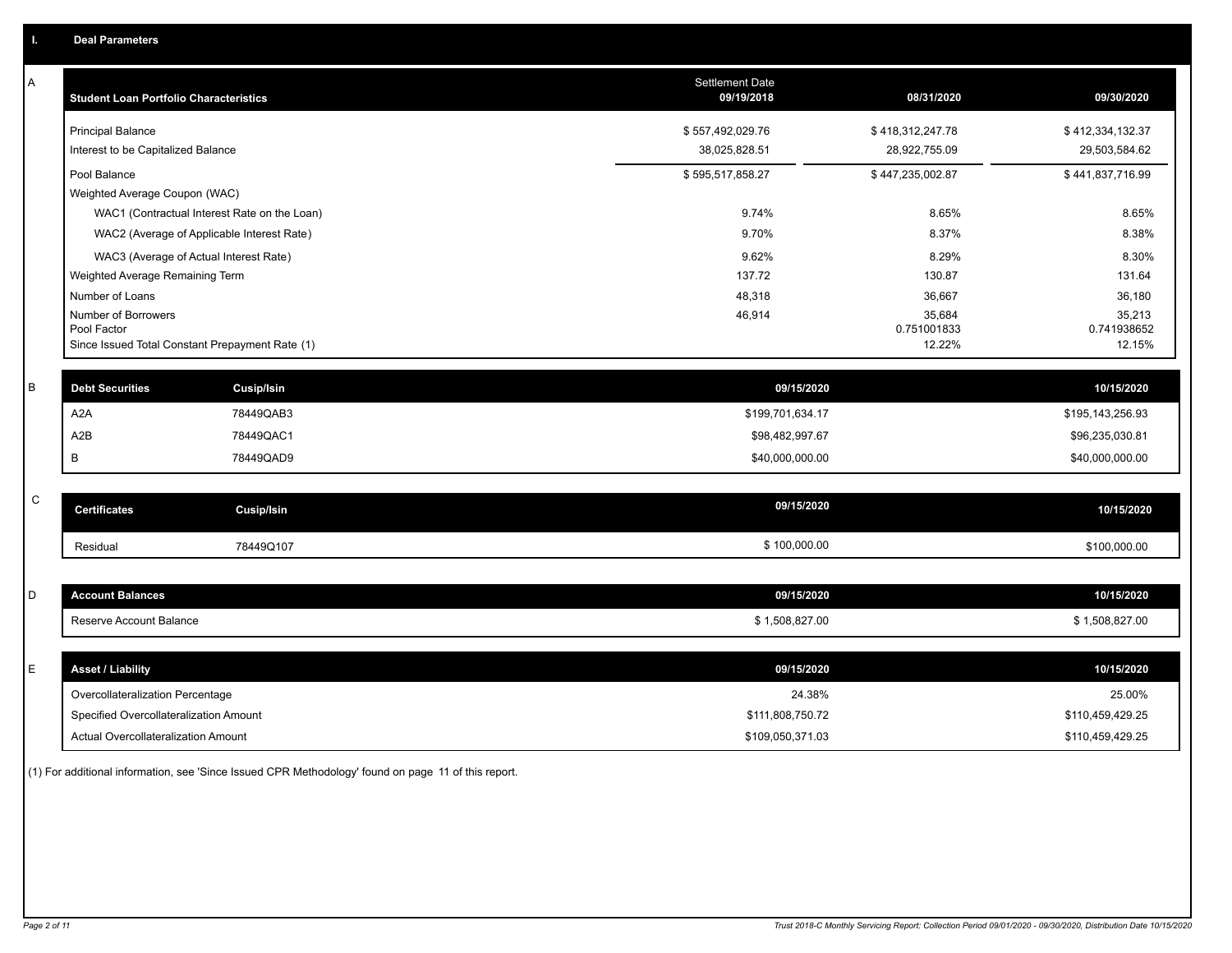### **II. 2018-C Trust Activity 09/01/2020 through 09/30/2020**

| Α | <b>Student Loan Principal Receipts</b>                           |                |  |
|---|------------------------------------------------------------------|----------------|--|
|   | <b>Borrower Principal</b>                                        | 6,127,563.09   |  |
|   | <b>Consolidation Activity Principal</b>                          | 0.00           |  |
|   | Seller Principal Reimbursement                                   | 0.00           |  |
|   | Servicer Principal Reimbursement                                 | 0.00           |  |
|   | Delinquent Principal Purchases by Servicer                       | 0.00           |  |
|   | <b>Other Principal Deposits</b>                                  | 29,007.20      |  |
|   | <b>Total Principal Receipts</b>                                  | \$6,156,570.29 |  |
| B | <b>Student Loan Interest Receipts</b>                            |                |  |
|   | <b>Borrower Interest</b>                                         | 2,048,633.36   |  |
|   | <b>Consolidation Activity Interest</b>                           | 0.00           |  |
|   | Seller Interest Reimbursement                                    | 0.00           |  |
|   | Servicer Interest Reimbursement                                  | 0.00           |  |
|   | Delinquent Interest Purchases by Servicer                        | 0.00           |  |
|   | <b>Other Interest Deposits</b>                                   | 11.59          |  |
|   | <b>Total Interest Receipts</b>                                   | \$2,048,644.95 |  |
| С | <b>Recoveries on Realized Losses</b>                             | \$59,215.81    |  |
| D | <b>Investment Income</b>                                         | \$150.57       |  |
| Ε | <b>Funds Borrowed from Next Collection Period</b>                | \$0.00         |  |
| F | <b>Funds Repaid from Prior Collection Period</b>                 | \$0.00         |  |
| G | Loan Sale or Purchase Proceeds                                   | \$0.00         |  |
| н | Initial Deposits to Distribution Account                         | \$0.00         |  |
|   | <b>Excess Transferred from Other Accounts</b>                    | \$0.00         |  |
| J | <b>Borrower Benefit Reimbursements</b>                           | \$0.00         |  |
| Κ | <b>Other Deposits</b>                                            | \$0.00         |  |
| L | <b>Other Fees Collected</b>                                      | \$0.00         |  |
| М | <b>AVAILABLE FUNDS</b>                                           | \$8,264,581.62 |  |
| N | Non-Cash Principal Activity During Collection Period             | \$178,454.88   |  |
| O | Aggregate Purchased Amounts by the Depositor, Servicer or Seller | \$29,018.79    |  |
| P | Aggregate Loan Substitutions                                     | \$0.00         |  |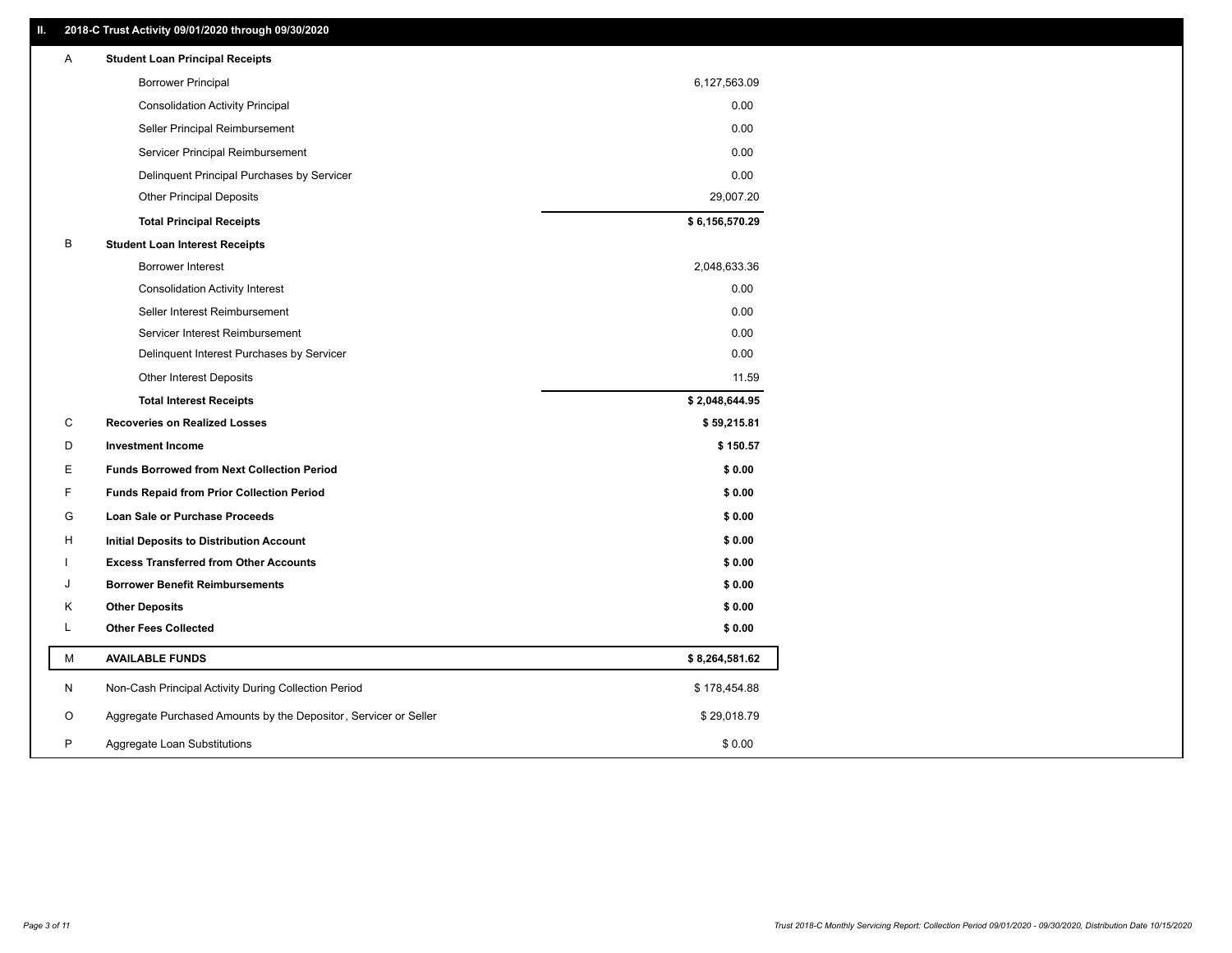|                   |                       |                          |         |                                                           | <b>Loans by Repayment Status</b> |                            |                   |         |                                                                  |                |                            |
|-------------------|-----------------------|--------------------------|---------|-----------------------------------------------------------|----------------------------------|----------------------------|-------------------|---------|------------------------------------------------------------------|----------------|----------------------------|
|                   |                       |                          |         | 09/30/2020                                                |                                  |                            |                   |         | 08/31/2020                                                       |                |                            |
|                   |                       | <b>Wtd Avg</b><br>Coupon | # Loans | Principal and<br><b>Interest Accrued</b><br>to Capitalize | % of Principal                   | % of Loans in<br>Repay (1) | Wtd Avg<br>Coupon | # Loans | <b>Principal and</b><br><b>Interest Accrued</b><br>to Capitalize | % of Principal | % of Loans in<br>Repay (1) |
| INTERIM:          | IN SCHOOL             | 9.51%                    | 3,148   | \$47,011,797.99                                           | 10.640%                          | $-$ %                      | 9.49%             | 2,986   | \$44,435,466.72                                                  | 9.936%         | $-$ %                      |
|                   | GRACE                 | 9.27%                    | 1,598   | \$24,846,368.46                                           | 5.623%                           | $-$ %                      | 9.31%             | 1,801   | \$27,802,355.01                                                  | 6.216%         | $-$ %                      |
|                   | <b>DEFERMENT</b>      | 8.92%                    | 1,916   | \$24,710,176.62                                           | 5.593%                           | $-$ %                      | 8.88%             | 1,639   | \$21,078,736.39                                                  | 4.713%         | $-$ %                      |
| <b>REPAYMENT:</b> | <b>CURRENT</b>        | 7.97%                    | 27,422  | \$315,249,073.96                                          | 71.350%                          | 91.305%                    | 7.96%             | 27,694  | \$317,365,739.27                                                 | 70.962%        | 89.672%                    |
|                   | 31-60 DAYS DELINQUENT | 8.69%                    | 481     | \$6,400,066.11                                            | 1.449%                           | 1.854%                     | 8.59%             | 469     | \$6,325,986.80                                                   | 1.414%         | 1.787%                     |
|                   | 61-90 DAYS DELINQUENT | 8.75%                    | 229     | \$3,094,994.59                                            | 0.700%                           | 0.896%                     | 8.99%             | 213     | \$2,965,028.32                                                   | 0.663%         | 0.838%                     |
|                   | > 90 DAYS DELINQUENT  | 9.47%                    | 121     | \$1,712,220.33                                            | 0.388%                           | 0.496%                     | 9.52%             | 104     | \$1,514,481.32                                                   | 0.339%         | 0.428%                     |
|                   | FORBEARANCE           | 8.39%                    | 1,265   | \$18,813,018.93                                           | 4.258%                           | 5.449%                     | 8.45%             | 1,761   | \$25,747,209.04                                                  | 5.757%         | 7.275%                     |
| <b>TOTAL</b>      |                       |                          | 36,180  | \$441,837,716.99                                          | 100.00%                          | 100.00%                    |                   | 36,667  | \$447,235,002.87                                                 | 100.00%        | 100.00%                    |

Percentages may not total 100% due to rounding \*

1 Loans classified in "Repayment" include any loan for which interim interest only, \$25 fixed payments or full principal and interest payments are due.

|                         |                                                                                                                                                                                |                          |         |                                                           | <b>Loans by Borrower Status</b> |                                |                          |         |                                                                  |                |                                |
|-------------------------|--------------------------------------------------------------------------------------------------------------------------------------------------------------------------------|--------------------------|---------|-----------------------------------------------------------|---------------------------------|--------------------------------|--------------------------|---------|------------------------------------------------------------------|----------------|--------------------------------|
|                         |                                                                                                                                                                                |                          |         | 09/30/2020                                                |                                 |                                |                          |         | 08/31/2020                                                       |                |                                |
|                         |                                                                                                                                                                                | <b>Wtd Avg</b><br>Coupon | # Loans | Principal and<br><b>Interest Accrued</b><br>to Capitalize | % of Principal                  | % of Loans in<br>P&I Repay (2) | <b>Wtd Avg</b><br>Coupon | # Loans | <b>Principal and</b><br><b>Interest Accrued</b><br>to Capitalize | % of Principal | % of Loans in<br>P&I Repay (2) |
| INTERIM:                | IN SCHOOL                                                                                                                                                                      | 9.01%                    | 6,158   | \$90,759,822.06                                           | 20.541%                         | $-$ %                          | 9.00%                    | 5,875   | \$86,511,135.83                                                  | 19.344%        | $-$ %                          |
|                         | GRACE                                                                                                                                                                          | 8.74%                    | 3,222   | \$49,803,311.86                                           | 11.272%                         | $-$ %                          | 8.77%                    | 3,591   | \$55,025,158.00                                                  | 12.303%        | $-$ %                          |
|                         | <b>DEFERMENT</b>                                                                                                                                                               | 8.57%                    | 3,594   | \$44,681,499.18                                           | 10.113%                         | $-$ %                          | 8.56%                    | 3,051   | \$37,663,346.54                                                  | 8.421%         | $-$ %                          |
| P&I REPAYMENT:          | <b>CURRENT</b>                                                                                                                                                                 | 7.83%                    | 21,158  | \$227,286,506.38                                          | 51.441%                         | 88.579%                        | 7.83%                    | 21,629  | \$231,855,590.10                                                 | 51.842%        | 86.502%                        |
|                         | 31-60 DAYS DELINQUENT                                                                                                                                                          | 8.67%                    | 443     | \$5,806,445.41                                            | 1.314%                          | 2.263%                         | 8.58%                    | 453     | \$6,102,552.94                                                   | 1.365%         | 2.277%                         |
|                         | 61-90 DAYS DELINQUENT                                                                                                                                                          | 8.72%                    | 222     | \$3,002,346.15                                            | 0.680%                          | 1.170%                         | 9.02%                    | 205     | \$2,845,156.30                                                   | 0.636%         | 1.061%                         |
|                         | > 90 DAYS DELINQUENT                                                                                                                                                           | 9.49%                    | 118     | \$1,684,767.02                                            | 0.381%                          | 0.657%                         | 9.50%                    | 102     | \$1,484,854.12                                                   | 0.332%         | 0.554%                         |
|                         | FORBEARANCE                                                                                                                                                                    | 8.39%                    | 1,265   | \$18,813,018.93                                           | 4.258%                          | 7.332%                         | 8.45%                    | 1,761   | \$25,747,209.04                                                  | 5.757%         | 9.606%                         |
| <b>TOTAL</b><br>$\star$ | Percentages may not total 100% due to rounding<br>2 Loans classified in "P&I Repayment" includes only those loans for which scheduled principal and interest payments are due. |                          | 36,180  | \$441,837,716.99                                          | 100.00%                         | 100.00%                        |                          | 36,667  | \$447,235,002.87                                                 | 100.00%        | 100.00%                        |

WAC reflects WAC3 To conform with company standard reporting these sections now include Princial and Interest Accrued to Capitalize .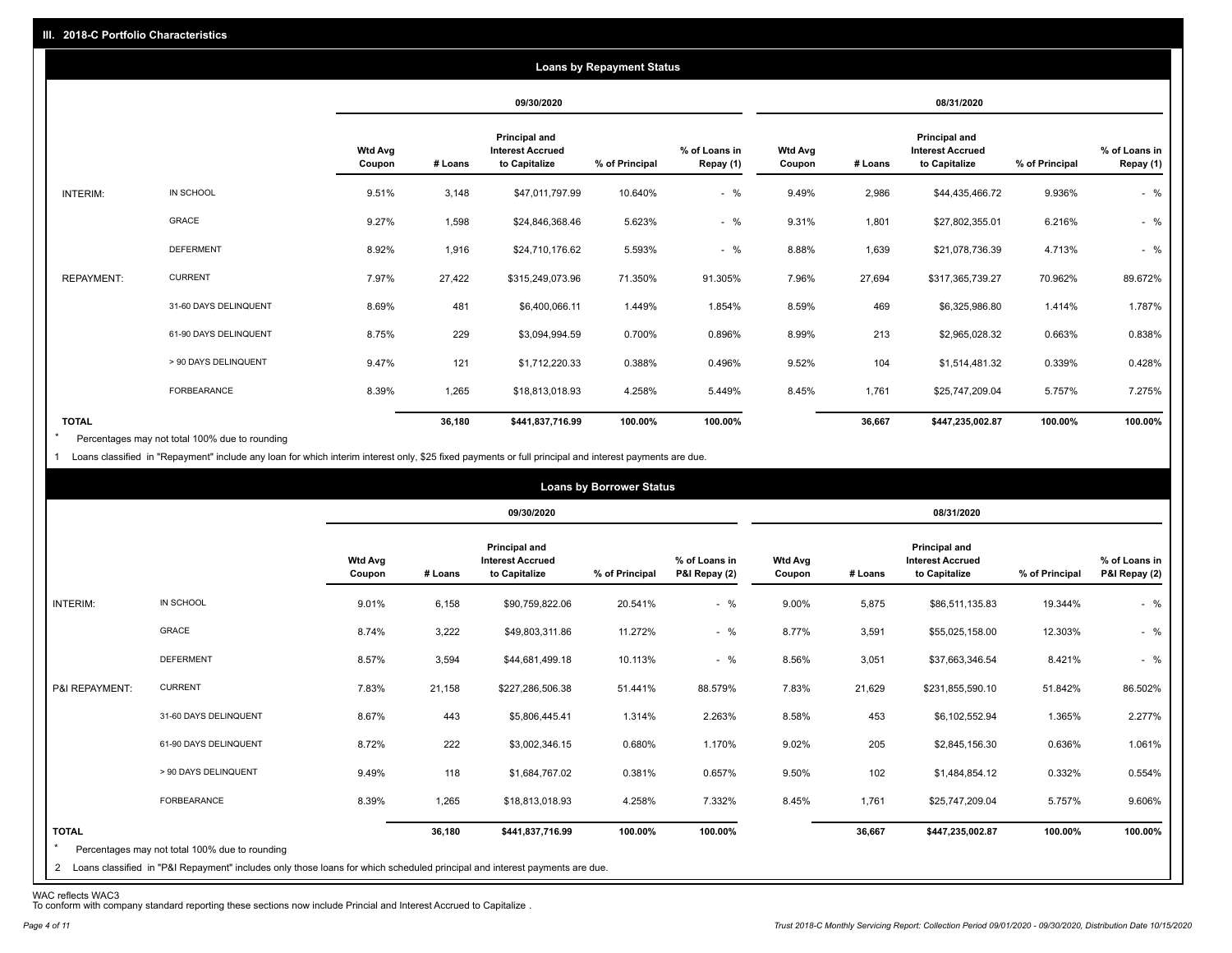|                                                                                                  | 9/30/2020        | 8/31/2020        |  |
|--------------------------------------------------------------------------------------------------|------------------|------------------|--|
| Pool Balance                                                                                     | \$441,837,716.99 | \$447,235,002.87 |  |
| Total # Loans                                                                                    | 36,180           | 36,667           |  |
| Total # Borrowers                                                                                | 35,213           | 35,684           |  |
| Weighted Average Coupon                                                                          | 8.38%            | 8.37%            |  |
| Weighted Average Remaining Term                                                                  | 131.64           | 130.87           |  |
| Percent of Pool - Cosigned                                                                       | 93.1%            | 93.0%            |  |
| Percent of Pool - Non Cosigned                                                                   | 6.9%             | 7.0%             |  |
| Borrower Interest Accrued for Period                                                             | \$2,793,395.24   | \$2,932,064.71   |  |
| Outstanding Borrower Interest Accrued                                                            | \$33,182,335.81  | \$32,989,925.17  |  |
| Gross Principal Realized Loss - Periodic *                                                       | \$347,420.59     | \$656,466.83     |  |
| Gross Principal Realized Loss - Cumulative *                                                     | \$8,962,531.43   | \$8,615,110.84   |  |
| Recoveries on Realized Losses - Periodic                                                         | \$59,215.81      | \$67,838.85      |  |
| Recoveries on Realized Losses - Cumulative                                                       | \$957,057.28     | \$897,841.47     |  |
| Net Losses - Periodic                                                                            | \$288,204.78     | \$588,627.98     |  |
| Net Losses - Cumulative                                                                          | \$8,005,474.15   | \$7,717,269.37   |  |
| Non-Cash Principal Activity - Capitalized Interest                                               | \$525,994.41     | \$480,527.11     |  |
| Since Issued Total Constant Prepayment Rate (CPR) (1)                                            | 12.15%           | 12.22%           |  |
| <b>Loan Substitutions</b>                                                                        | \$0.00           | \$0.00           |  |
| <b>Cumulative Loan Substitutions</b>                                                             | \$0.00           | \$0.00           |  |
| <b>Unpaid Servicing Fees</b>                                                                     | \$0.00           | \$0.00           |  |
| <b>Unpaid Administration Fees</b>                                                                | \$0.00           | \$0.00           |  |
| <b>Unpaid Carryover Servicing Fees</b>                                                           | \$0.00           | \$0.00           |  |
| Note Interest Shortfall                                                                          | \$0.00           | \$0.00           |  |
| Loans in Modification                                                                            | \$18,534,662.12  | \$18,411,748.94  |  |
| % of Loans in Modification as a % of Loans in Repayment (P&I)                                    | 7.79%            | 7.60%            |  |
|                                                                                                  |                  |                  |  |
| % Annualized Gross Principal Realized Loss - Periodic as a %<br>of Loans in Repayment (P&I) * 12 | 1.75%            | 3.25%            |  |
| % Gross Principal Realized Loss - Cumulative as a % of<br><b>Original Pool Balance</b>           | 1.50%            | 1.45%            |  |

\* In accordance with the Servicer's current policies and procedures, after September 1, 2017 loans subject to bankruptcy claims generally will not be reported as a charged- off unless and until they are delinquent for 120

(1) For additional information, see 'Since Issued CPR Methodology' found on page 11 of this report.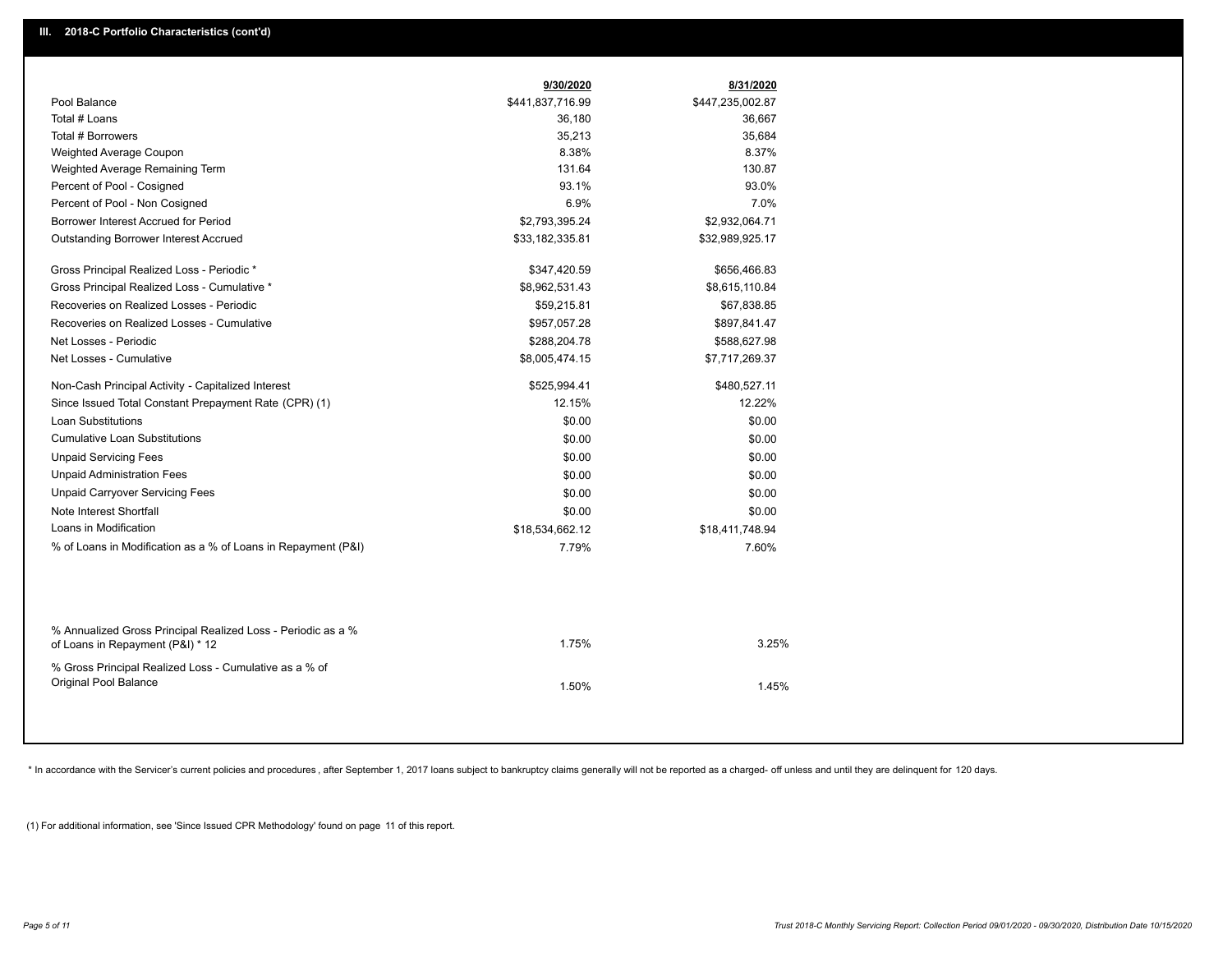#### **Loan Program**  A

|                                    | Weighted<br><b>Average Coupon</b> | # LOANS     | <b>\$ AMOUNT</b> | $%$ *     |
|------------------------------------|-----------------------------------|-------------|------------------|-----------|
| - Smart Option Interest-Only Loans | 7.18%                             | 8,563       | \$78,384,531.45  | 17.741%   |
| - Smart Option Fixed Pay Loans     | 8.31%                             | 9.022       | \$133,489,046.63 | 30.212%   |
| - Smart Option Deferred Loans      | 8.67%                             | 18.595      | \$229,964,138.91 | 52.047%   |
| - Other Loan Programs              | $0.00\%$                          | $\mathbf 0$ | \$0.00           | $0.000\%$ |
| <b>Total</b>                       | 8.30%                             | 36,180      | \$441,837,716.99 | 100.000%  |

\* Percentages may not total 100% due to rounding

B

C

**Index Type**

|                       | Weighted<br><b>Average Coupon</b> | # LOANS | <b>\$ AMOUNT</b> | $%$ *     |
|-----------------------|-----------------------------------|---------|------------------|-----------|
| - Fixed Rate Loans    | 9.19%                             | 11,635  | \$151,203,198.08 | 34.221%   |
| - LIBOR Indexed Loans | 7.83%                             | 24,545  | \$290,634,518.91 | 65.779%   |
| - Other Index Rates   | $0.00\%$                          | 0       | \$0.00           | $0.000\%$ |
| Total                 | 8.30%                             | 36,180  | \$441,837,716.99 | 100.000%  |

\* Percentages may not total 100% due to rounding

## **Weighted Average Recent FICO**

| $0 - 639$            | 2,229  | \$25,911,999.01  | 5.865%   |
|----------------------|--------|------------------|----------|
| 640 - 669            | 2,054  | \$23,688,325.60  | 5.361%   |
| 670 - 699            | 3,889  | \$48,193,306.84  | 10.907%  |
| 700 - 739            | 7,796  | \$98,989,353.96  | 22.404%  |
| $740 +$              | 20,211 | \$245,051,188.21 | 55.462%  |
| $N/A$ <sub>(1)</sub> |        | \$3,543.37       | 0.001%   |
| <b>Total</b>         | 36,180 | \$441,837,716.99 | 100.000% |

WAC reflects WAC3

To conform with company standard reporting these sections now include Princial and Interest Accrued to Capitalize .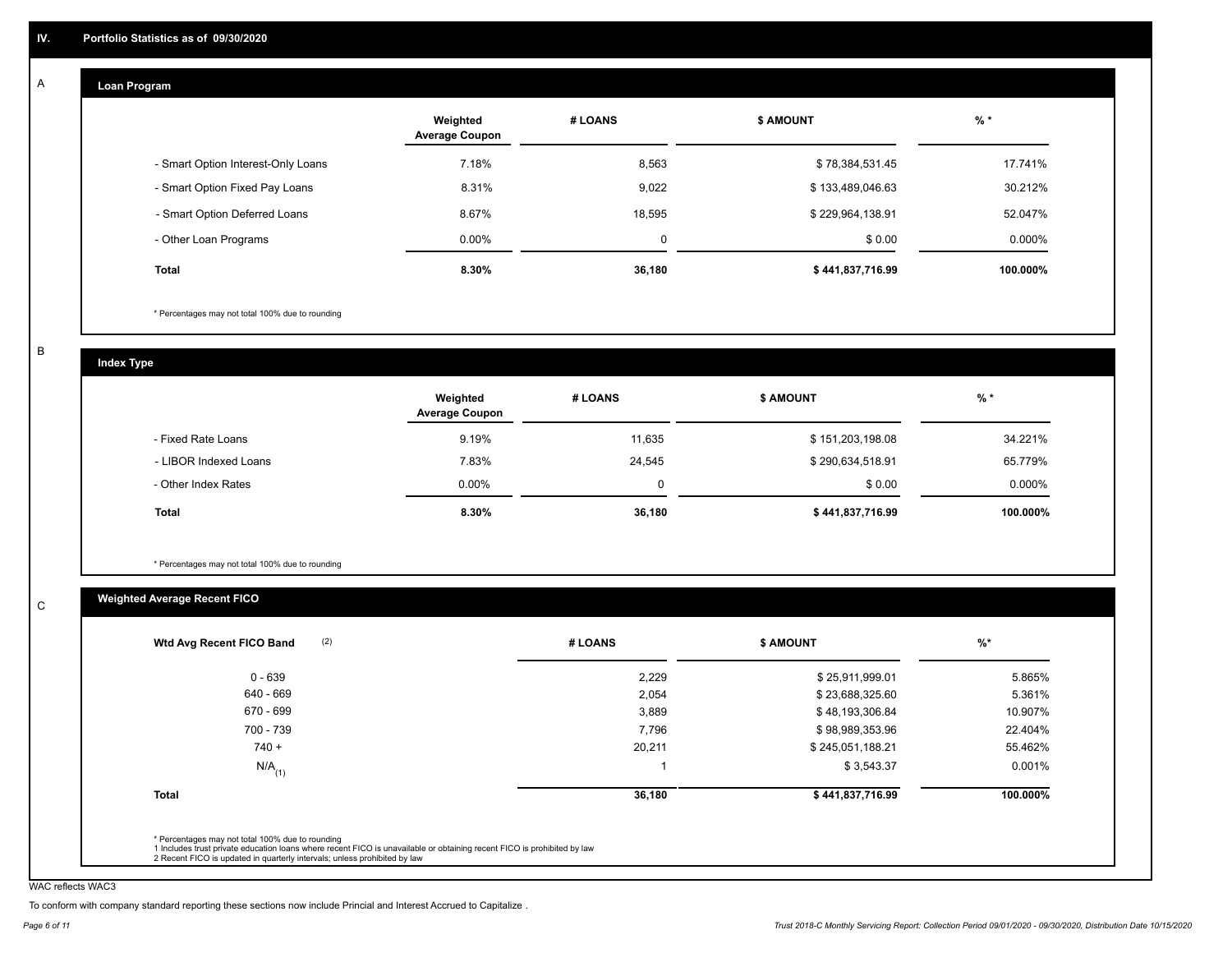| V. |                                   | 2018-C Reserve Account and Principal Distribution Calculations                  |                  |  |
|----|-----------------------------------|---------------------------------------------------------------------------------|------------------|--|
| А. |                                   | <b>Reserve Account</b>                                                          |                  |  |
|    | Specified Reserve Account Balance |                                                                                 | \$1,508,827.00   |  |
|    |                                   | Actual Reserve Account Balance                                                  | \$1,508,827.00   |  |
| В. |                                   | <b>Principal Distribution Amount</b>                                            |                  |  |
|    | i.                                | Class A Notes Outstanding                                                       | \$298,184,631.84 |  |
|    | ii.                               | Pool Balance                                                                    | \$441,837,716.99 |  |
|    | iii.                              | First Priority Principal Distribution Amount (i - ii)                           | \$0.00           |  |
|    |                                   |                                                                                 |                  |  |
|    | iv.                               | Class A and B Notes Outstanding                                                 | \$338,184,631.84 |  |
|    | v.                                | First Priority Principal Distribution Amount                                    | \$0.00           |  |
|    | vi.                               | Pool Balance                                                                    | \$441,837,716.99 |  |
|    | vii.                              | Specified Overcollateralization Amount                                          | \$110,459,429.25 |  |
|    | viii.                             | Regular Principal Distribution Amount (if (iv > 0, (iv - v) - (vi - vii))       | \$6,806,344.10   |  |
|    | ix.                               | Pool Balance                                                                    | \$441,837,716.99 |  |
|    | х.                                | 10% of Initial Pool Balance                                                     | \$59,551,785.83  |  |
|    | xi.                               | First Priority Principal Distribution Amount                                    | \$0.00           |  |
|    | xii.                              | Regular Principal Distribution Amount                                           | \$6,806,344.10   |  |
|    | xiii.                             | Available Funds (after payment of waterfall items A through I)                  | \$334,541.35     |  |
|    | xiv.                              | Additional Principal Distribution Amount (if(vi <= x,min(xiii, vi - xi - xii))) | \$0.00           |  |
|    |                                   |                                                                                 |                  |  |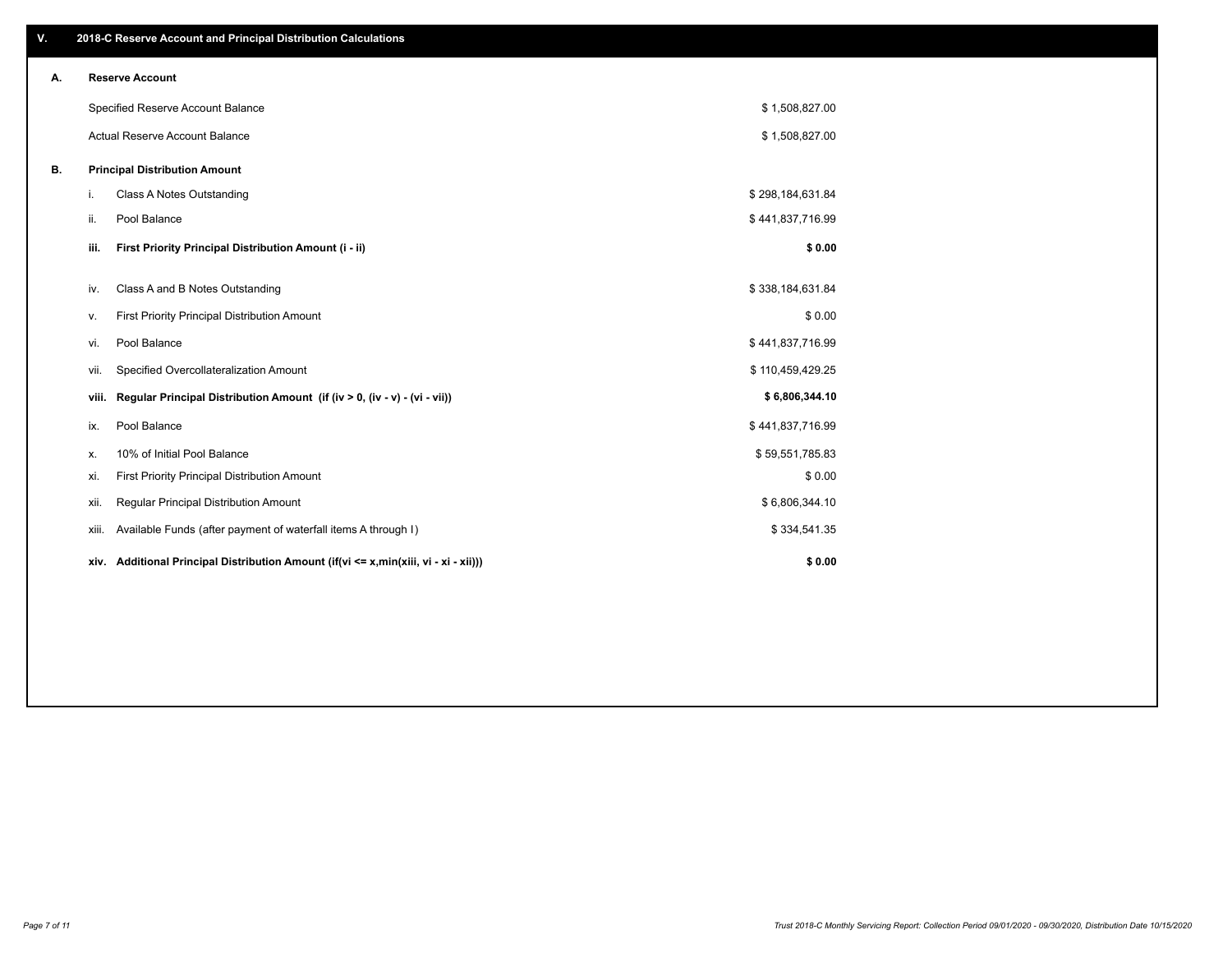|    |                                                         | Paid           | <b>Funds Balance</b> |
|----|---------------------------------------------------------|----------------|----------------------|
|    | <b>Total Available Funds</b>                            |                | \$8,264,581.62       |
| A  | <b>Trustee Fees</b>                                     | \$0.00         | \$8,264,581.62       |
| В  | <b>Servicing Fees</b>                                   | \$278,874.83   | \$7,985,706.79       |
| C  | i. Administration Fees                                  | \$8,333.00     | \$7,977,373.79       |
|    | ii. Unreimbursed Administrator Advances plus any Unpaid | \$25,000.00    | \$7,952,373.79       |
| D  | Class A Noteholders Interest Distribution Amount        | \$678,155.01   | \$7,274,218.78       |
| E. | <b>First Priority Principal Payment</b>                 | \$0.00         | \$7,274,218.78       |
| F. | Class B Noteholders Interest Distribution Amount        | \$133,333.33   | \$7,140,885.45       |
| G  | <b>Reinstatement Reserve Account</b>                    | \$0.00         | \$7,140,885.45       |
| H  | <b>Regular Principal Distribution</b>                   | \$6,806,344.10 | \$334,541.35         |
|    | <b>Carryover Servicing Fees</b>                         | \$0.00         | \$334,541.35         |
| J  | Additional Principal Distribution Amount                | \$0.00         | \$334,541.35         |
| Κ  | Unpaid Expenses of Trustee                              | \$0.00         | \$334,541.35         |
| L  | Unpaid Expenses of Administrator                        | \$0.00         | \$334,541.35         |
| М  | Remaining Funds to the Residual Certificateholders      | \$334,541.35   | \$0.00               |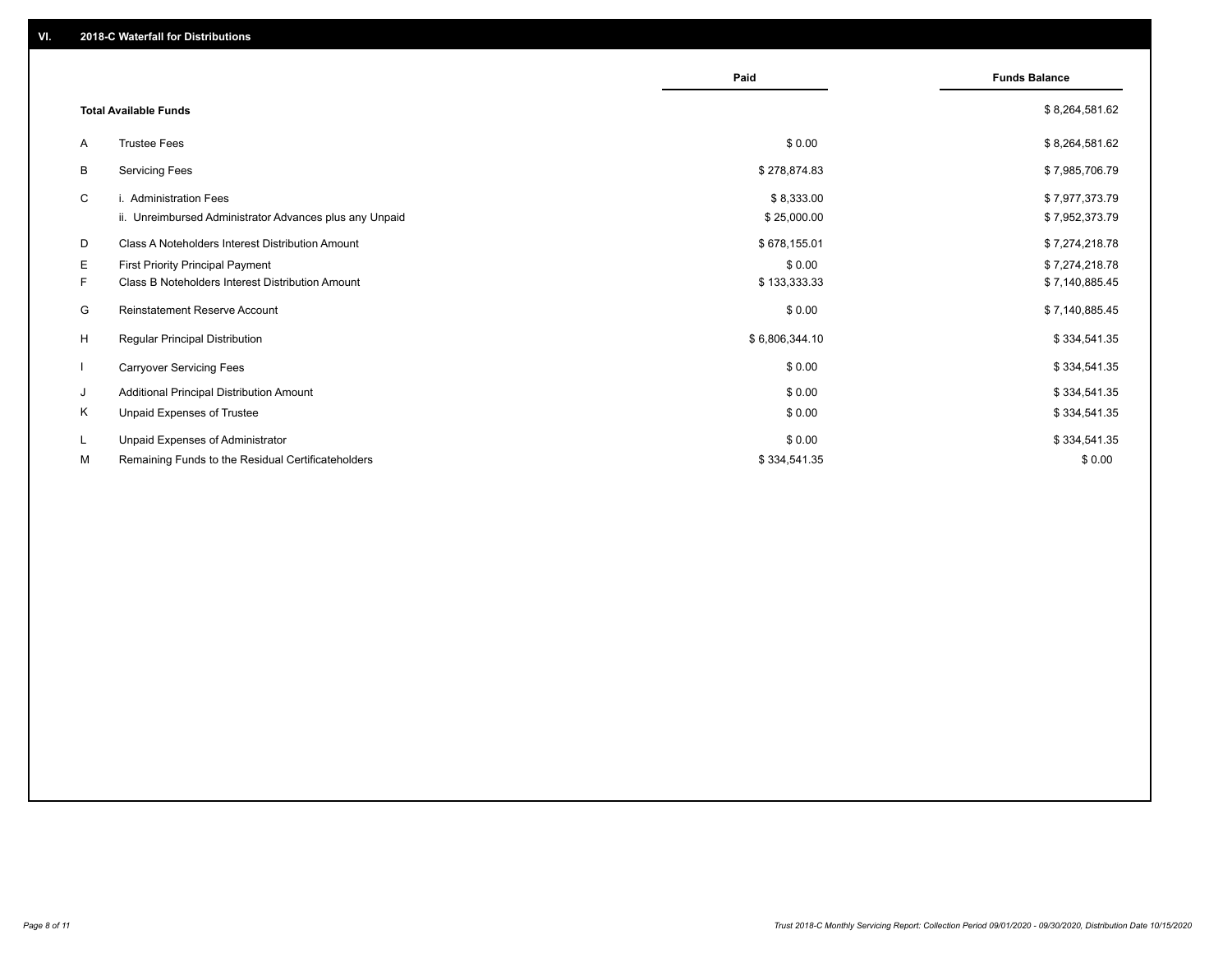| <b>Distribution Amounts</b>                                |                         |                         |                         |
|------------------------------------------------------------|-------------------------|-------------------------|-------------------------|
|                                                            | A <sub>2</sub> A        | A <sub>2</sub> B        | в                       |
| Cusip/Isin                                                 | 78449QAB3               | 78449QAC1               | 78449QAD9               |
| <b>Beginning Balance</b>                                   | \$199,701,634.17        | \$98,482,997.67         | \$40,000,000.00         |
| Index                                                      | <b>FIXED</b>            | <b>LIBOR</b>            | <b>FIXED</b>            |
| Spread/Fixed Rate                                          | 3.63%                   | 0.75%                   | 4.00%                   |
| Record Date (Days Prior to Distribution)                   | 1 NEW YORK BUSINESS DAY | 1 NEW YORK BUSINESS DAY | 1 NEW YORK BUSINESS DAY |
| <b>Accrual Period Begin</b>                                | 9/15/2020               | 9/15/2020               | 9/15/2020               |
| <b>Accrual Period End</b>                                  | 10/15/2020              | 10/15/2020              | 10/15/2020              |
| Daycount Fraction                                          | 0.08333333              | 0.08333333              | 0.08333333              |
| Interest Rate*                                             | 3.63000%                | 0.90238%                | 4.00000%                |
| <b>Accrued Interest Factor</b>                             | 0.003025000             | 0.000751983             | 0.003333333             |
| <b>Current Interest Due</b>                                | \$604,097.44            | \$74,057.57             | \$133,333.33            |
| Interest Shortfall from Prior Period Plus Accrued Interest | $\frac{1}{2}$           | $\mathsf{\$}$ -         | $\mathsf{\$}$ -         |
| <b>Total Interest Due</b>                                  | \$604,097.44            | \$74,057.57             | \$133,333.33            |
| Interest Paid                                              | \$604,097.44            | \$74,057.57             | \$133,333.33            |
| <b>Interest Shortfall</b>                                  | $\mathsf{\$}$ -         | $\mathsf{\$}$ -         | $\mathsf{\$}$ -         |
| <b>Principal Paid</b>                                      | \$4,558,377.24          | \$2,247,966.86          | $$ -$                   |
| <b>Ending Principal Balance</b>                            | \$195,143,256.93        | \$96,235,030.81         | \$40,000,000.00         |
| Paydown Factor                                             | 0.020814508             | 0.020814508             | 0.000000000             |
| <b>Ending Balance Factor</b>                               | 0.891065100             | 0.891065100             | 1.000000000             |

\* Pay rates for Current Distribution. For the interest rates applicable to the next distribution date, please see https://www.salliemae.com/about/investors/data/SMBabrate.txt.

**VII. 2018-C Distributions**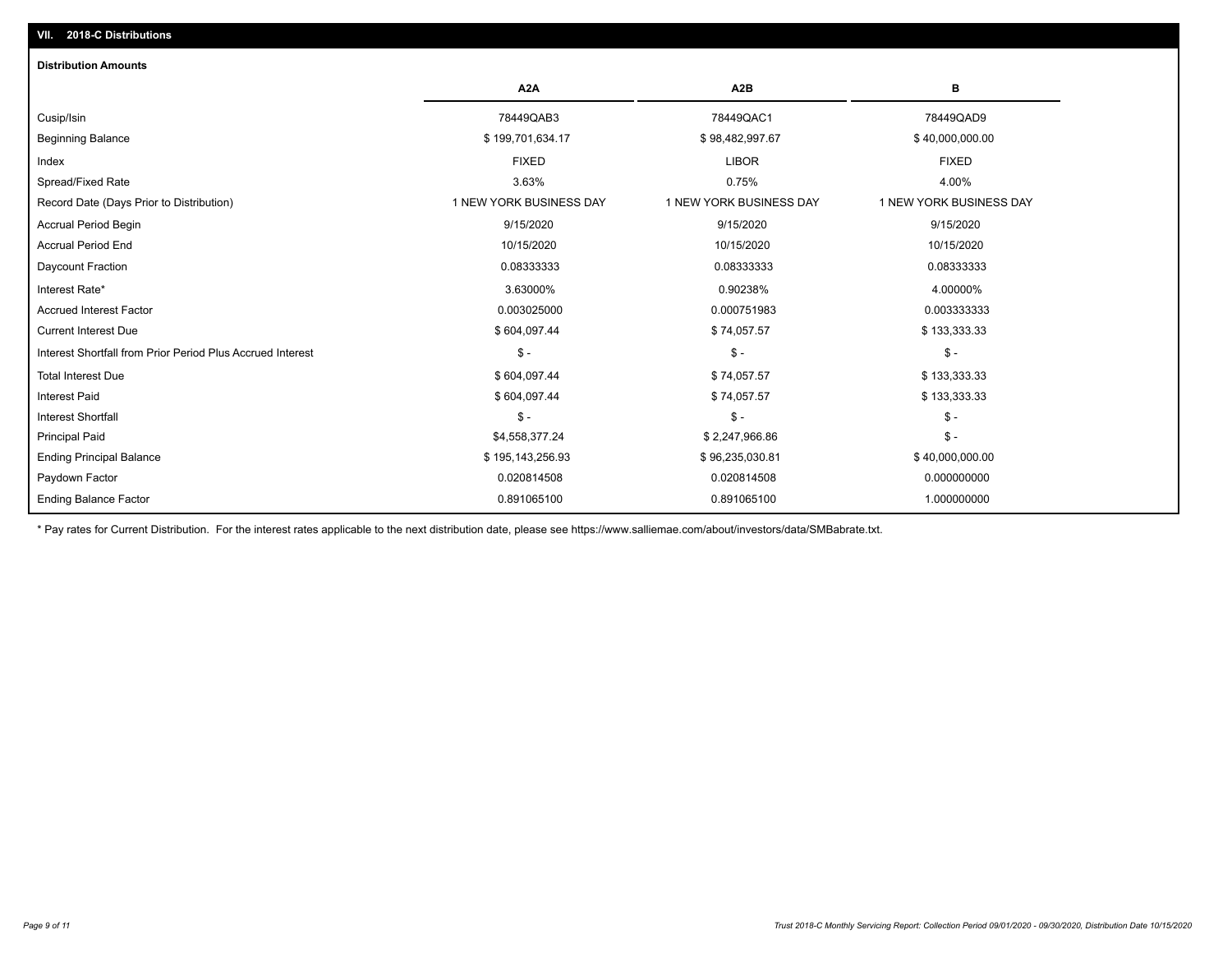#### **Since Issued Total CPR**

$$
\text{total CPR} = 1 - \left(\frac{APB}{PPB}\right)^{\left(\frac{12}{MSC}\right)}
$$

APB = Actual period-end Pool Balance PPB = Projected period-end Pool Balance assuming no prepayments and no defaults Pool Balance = Sum(Principal Balance + Interest Accrued to Capitalize Balance) MSC = Months Since Cut-Off

#### **Since-Issued Total Constant Prepayment Rate (CPR)**

Since-Issued Total CPR measures prepayments, both voluntary and involuntary, for a trust student loan pool over the life of a transaction. For each trust distribution, the actual month-end pool balance is compared against a month-end pool balance originally projected at issuance assuming no prepayments and defaults. For purposes of Since- Issued Total CPR calculations, projected period end pool balance assumes in-school status loans have up to a six month grace period before moving to repayment, grace status loans remain in grace status until their status end date and then to move to full principal and interest repayment, loans subject to interim interest or fixed payments during their in-school and grace period continue paying interim interest or fixed payments until full principal and interest repayment begins, all other trust loans are in full principal and interest repayment status, and that no trust loan in full principal and interest repayment moves from full principal and interest repayment status to any other status.

#### **Weighted Average Coupon**

*WAC1 = APB* ((*CIR*)\*(*APB*))

*WAC2 = APB*  $\frac{((APCL)^{*}(APB))}{APB}$  wac<sub>3</sub> =  $\frac{((ACTL)^{*}(A)P}{APB}$ 



APB = Actual period-end Pool Balance

CIR = Average of the Contractual Interest Rate (1)

APCL = Average of the Applicable Interest Rate (2)

ACTL = Average of the Actual Interest Rate (3)

#### **Weighted Average Coupon (WAC)**

(1) Contractual Interest Rate represents the interest rate indicated in the Promissory Note

(2) Appliclable Interest Rate represents the interest rate after rate reductions, if applicable, are applied

(3) Actual Interest Rate represents the interest rate when borrower incentive programs and rate reductions, if applicable, are applied